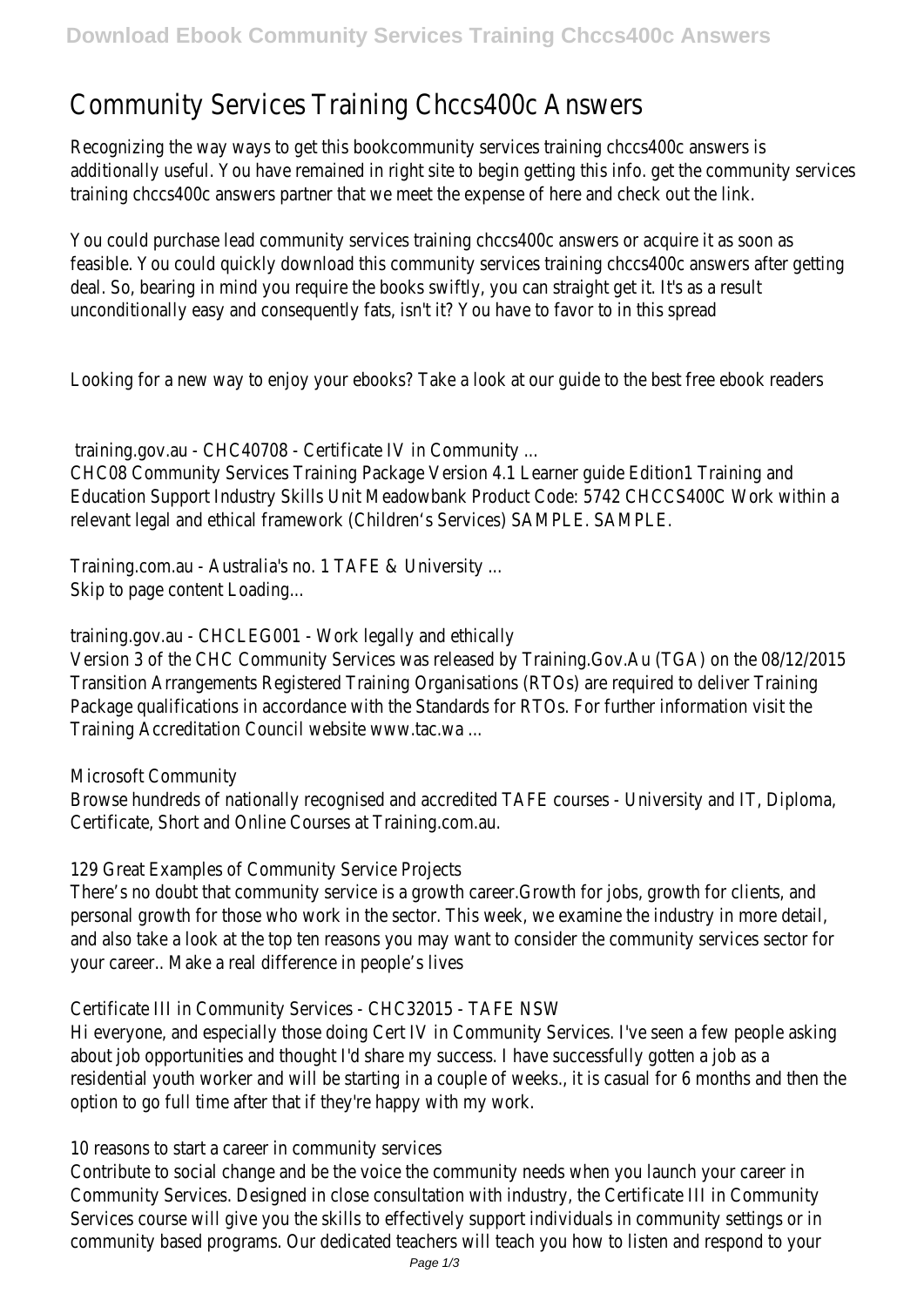## Community Home page - ServiceNow Community

Community service can help many different groups of people: children, senior citizens, people with disabilities, even animals and the environment. Community service is often organized through a local group, such as a place of worship, school, or non-profit organization, but you can also start your own community service projects.

Work within a relevant legal and ethical framework SAMPLE Supersedes CHCCS400C - Work within a relevant legal and ethical framework: This version was released in CHC Community Services Training Package release 2.0 and meets the requirements of the 2012 Standards for Training Packages. Significant changes to performance criteria.

Community Services Training Chccs400c Answers

Unit of competency details CHCCS400C - Work within a relevant legal and ethical framework (Release 1) ... This version was released in CHC Community Services Training Package release 2.0 and meets the requirements of the 2012 Standards for Training Packages. ... CHCCS400C Work within a relevant legal and ethical framework.

## VETNet: Home

The nationally accredited Certificate IV in Community Services will help you build a career as a community services worker in the fastest growing industry in Australia. Learn skills that can be applied broadly across the community services sector, in areas like alcohol and other drugs, child protection, juvenile justice, mental health and more, and help your clients achieve their goals.

Certificate III in Community Services - CHC32015 - MySkills Community Services Training Package Companion Volumes. CHC\_Assessment\_Strategies\_Guide\_2015\_R3.pdf. CHC\_Learning\_Strategies\_Guide\_2015\_R3.pdf

Community Services Training Chccs400c Answers

CHCCS400C Work within a relevant legal and ethical framework Date this document ... 2012 Community Services and Health Industry Skills Council CHCCS400C Work within a relevant legal and ethical framework Modification History CHC08 ... CHCCS400C Work within a relevant legal and ethical framework Date this document was generated: 27 ...

training.gov.au - CHCCS400B - Work within a relevant legal ...

community services training chccs400c answers is available in our digital library an online access to it is set as public so you can get it instantly. Our book servers saves in multiple countries, allowing you to get the most less latency time to download any of our books like this one.

CHCCS400C Work within a relevant legal and ethical framework

Supersedes CHC40902 - Certificate IV in Community Services Work : 24/Mar/2011: Is superseded by CHC42015 - Certificate IV in Community Services: This version was released in CHC Community Services Training Package release 2.0 and meets the requirements of the 2012 Standards for Training Packages. Merged CHC40708/CHC41012/CHC42512.

Dip of Community Services CHC52015 Online Course w/ Work ...

View detailed information about Certificate III in Community Services on My Skills. My Skills will be unavailable between 5.00pm AEDT on Saturday, 4 April 2020 and 2.00am AEST on Sunday, ... \$3431 is the average course fee entered on My Skills by 33 training provider(s).